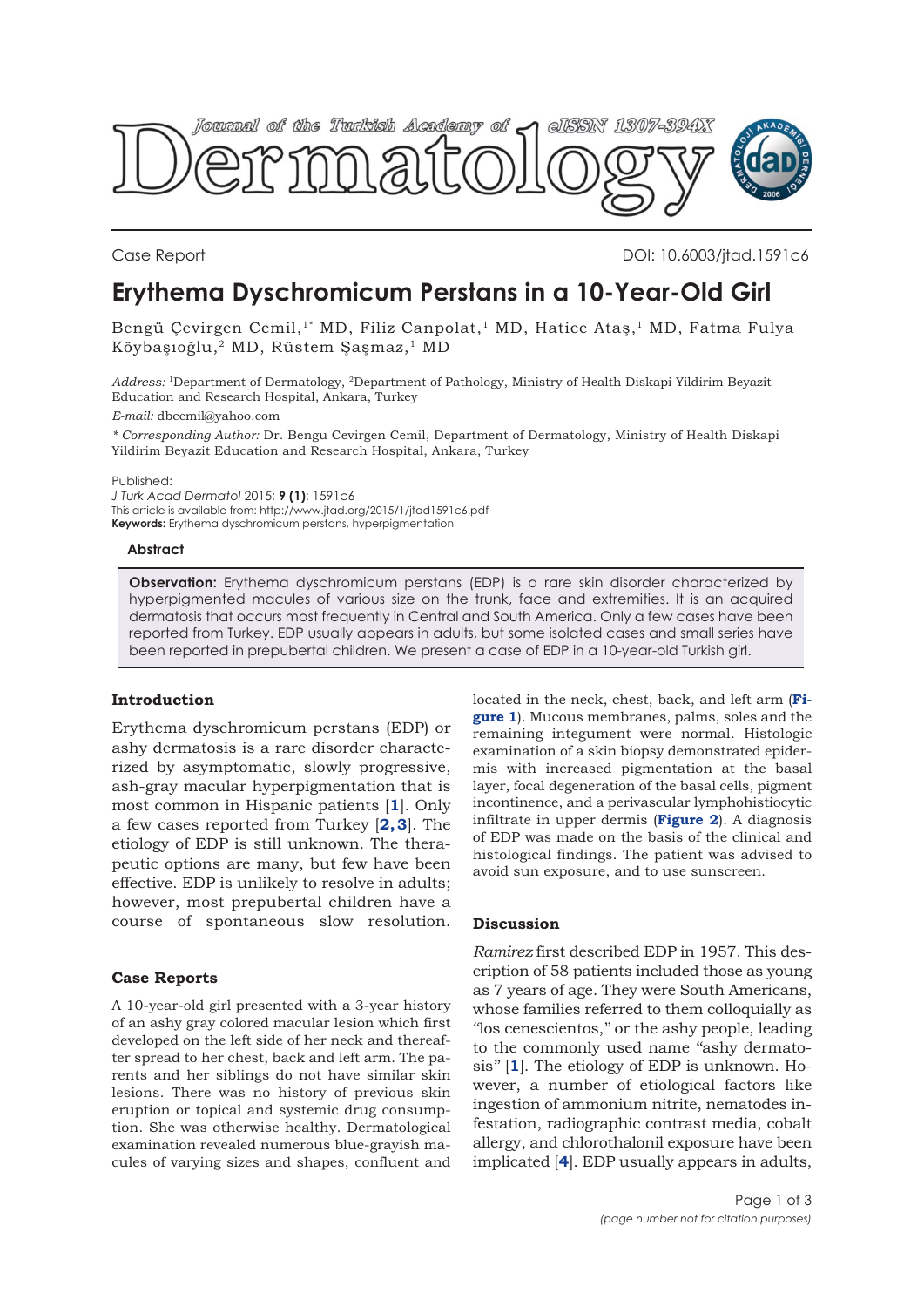<span id="page-1-0"></span>*J Turk Acad Dermato*l 2015; **9(1)**: 1591c6. http://www.jtad.org/2015/1/jtad1591c6.pdf



Figure 1. Clinical appearance of the upper back



**Figure 2.** Histologic examination demonstrating focal degeneration of the basal cells, pigment incontinence. HEx400

but some isolated cases and small series have been reported in prepubertal children [**1, 5**]. The diagnosis of EDP is based on the appearance of the symmetric, 0.5–2 cm, ashy gray to blue, hyperpigmented oval plaques and patches that sometimes have erythematous and slightly elevated margins of about 1–2 mm in width. The border eventually disappears within several months, so it may be no longer be evident when the physicians examine the patient. The lesions slowly extend peripherally, become confluent and can affect almost the entire body. The palms, soles, scalp, nails and mucous membranes are usually uninvolved. The lesions are usually asymptomatic [**5**].

The histopathology of EDP is not pathognomonic. The most common histopathological findings are a dermal perivascular lymphocytic infiltrate with many melanophages, vacuolization of the basement membrane zone, necrotic keratinocytes in the basal layer, colloid bodies, exocytosis of lymphocytes, and incontinence of the pigment [**6**].

The differential diagnosis of EDP includes lichen planus pigmentosus, fixed drug eruption, early pinta, argyria, pigmentation from medication eruptions, such as that to carbamazepine, Addison's disease, melasma, macular amyloidosus, confluent and reticulate papillomatosis, and other cutaneous dyschromias [**3, 4**]. There are no effective therapies for EDP.

The administration of topical agents, including steroids and hydroquinones, has been universally unsuccessful. Other therapeutic options for EDP are sulfone medications such as dap-

sone and clofazimine, may prevent subclinical disease extension in adults. Therapies that have been reported to be of anecdotal utility include oral corticosteroids, antibiotics, ultraviolet light therapy, isoniazid, griseofulvin, and keratolytics [**7**]. We did not recommend any treatment for our patients, because none is consistently effective and none of them is devoid of adverse effects. Also, unlike adults, EDP in children can have an eventual improvement or spontaneous resolution as was seen in a study in prepubertal children [**[7](#page-2-0)**].

We recommend educating the family of pediatric patients about the good prognosis of prepubertal EDP while awaiting spontaneous resolution.

### **References**

- 1. Silverberg NB, Herz J, Wagner, Paller AS. Erythema dyschromicum perstans in prepubertal children. Pediatr Dermatol 2003; 20: 398–403. PMID: 14521555
- 2. Metin A, Calka O, Ugras S. Lichen planopilaris coexisting with erythema dyschromicum perstans. Br J Dermatol 2001; 145: 522-523. PMID: 11531858
- 3. Bahadir S, Cobanoglu U, Cimsit G, Yayli S, Alpay K. Erythema dyschromicum perstans: response to dapsone therapy. Int J Dermatol 2004; 43: 220- 222. PMID: 15009398
- 4. Schwartz RA. Erythema dyschromicum perstans: the continuing enigma of Cinderella or ashy dermatosis. Int J Dermatol 2004; 43: 230-232. PMID: 15009400
- 5. Torrelo A, Zaballos P, Colmenero I, Mediero IG, de Prada I, Zambrano A. Erythema dyschromicum perstans in children: a report of 14 cases. J Eur Acad Dermatol Venereol 2005; 19: 422-426. PMID: 15987286